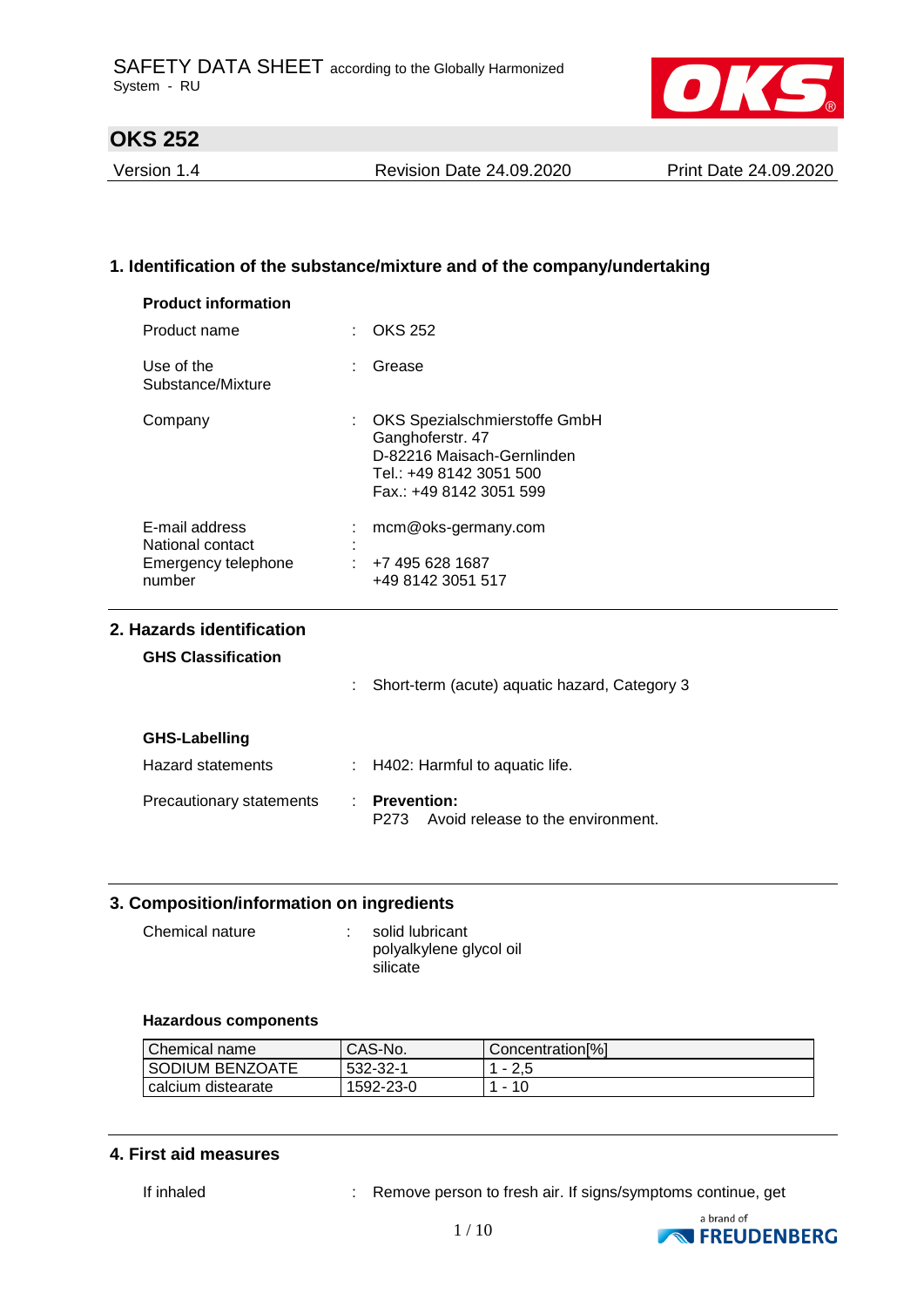

| <b>Revision Date 24.09.2020</b>                                                                                            | Print Date 24.09.2020                                                                                                                                                                                                                                                                                                                                                                                                                                                                                                        |
|----------------------------------------------------------------------------------------------------------------------------|------------------------------------------------------------------------------------------------------------------------------------------------------------------------------------------------------------------------------------------------------------------------------------------------------------------------------------------------------------------------------------------------------------------------------------------------------------------------------------------------------------------------------|
| medical attention.                                                                                                         |                                                                                                                                                                                                                                                                                                                                                                                                                                                                                                                              |
| advice.<br>Keep respiratory tract clear.<br>respiration.                                                                   |                                                                                                                                                                                                                                                                                                                                                                                                                                                                                                                              |
| medical attention.<br>Wash off with soap and water.<br>Wash clothing before reuse.<br>Thoroughly clean shoes before reuse. |                                                                                                                                                                                                                                                                                                                                                                                                                                                                                                                              |
| for at least 10 minutes.                                                                                                   |                                                                                                                                                                                                                                                                                                                                                                                                                                                                                                                              |
| Move the victim to fresh air.<br>advice.<br>Keep respiratory tract clear.                                                  |                                                                                                                                                                                                                                                                                                                                                                                                                                                                                                                              |
|                                                                                                                            |                                                                                                                                                                                                                                                                                                                                                                                                                                                                                                                              |
| No information available.                                                                                                  |                                                                                                                                                                                                                                                                                                                                                                                                                                                                                                                              |
| None known.                                                                                                                |                                                                                                                                                                                                                                                                                                                                                                                                                                                                                                                              |
| No information available.                                                                                                  |                                                                                                                                                                                                                                                                                                                                                                                                                                                                                                                              |
|                                                                                                                            | Keep patient warm and at rest.<br>If unconscious, place in recovery position and seek medical<br>If breathing is irregular or stopped, administer artificial<br>Remove contaminated clothing. If irritation develops, get<br>Rinse immediately with plenty of water, also under the eyelids,<br>If eye irritation persists, consult a specialist.<br>If unconscious, place in recovery position and seek medical<br>Do not induce vomiting without medical advice.<br>Never give anything by mouth to an unconscious person. |

### **5. Firefighting measures**

| Suitable extinguishing<br>media                  |    | Use water spray, alcohol-resistant foam, dry chemical or<br>carbon dioxide.                                                                                   |
|--------------------------------------------------|----|---------------------------------------------------------------------------------------------------------------------------------------------------------------|
| Unsuitable extinguishing<br>media                |    | High volume water jet                                                                                                                                         |
| Specific hazards during<br>firefighting          | ÷. | Fire may cause evolution of:<br>Carbon oxides<br>Metal oxides<br>Nitrogen oxides (NOx)<br>Oxides of phosphorus                                                |
| Special protective<br>equipment for firefighters |    | In the event of fire, wear self-contained breathing apparatus.<br>Use personal protective equipment.<br>Exposure to decomposition products may be a hazard to |

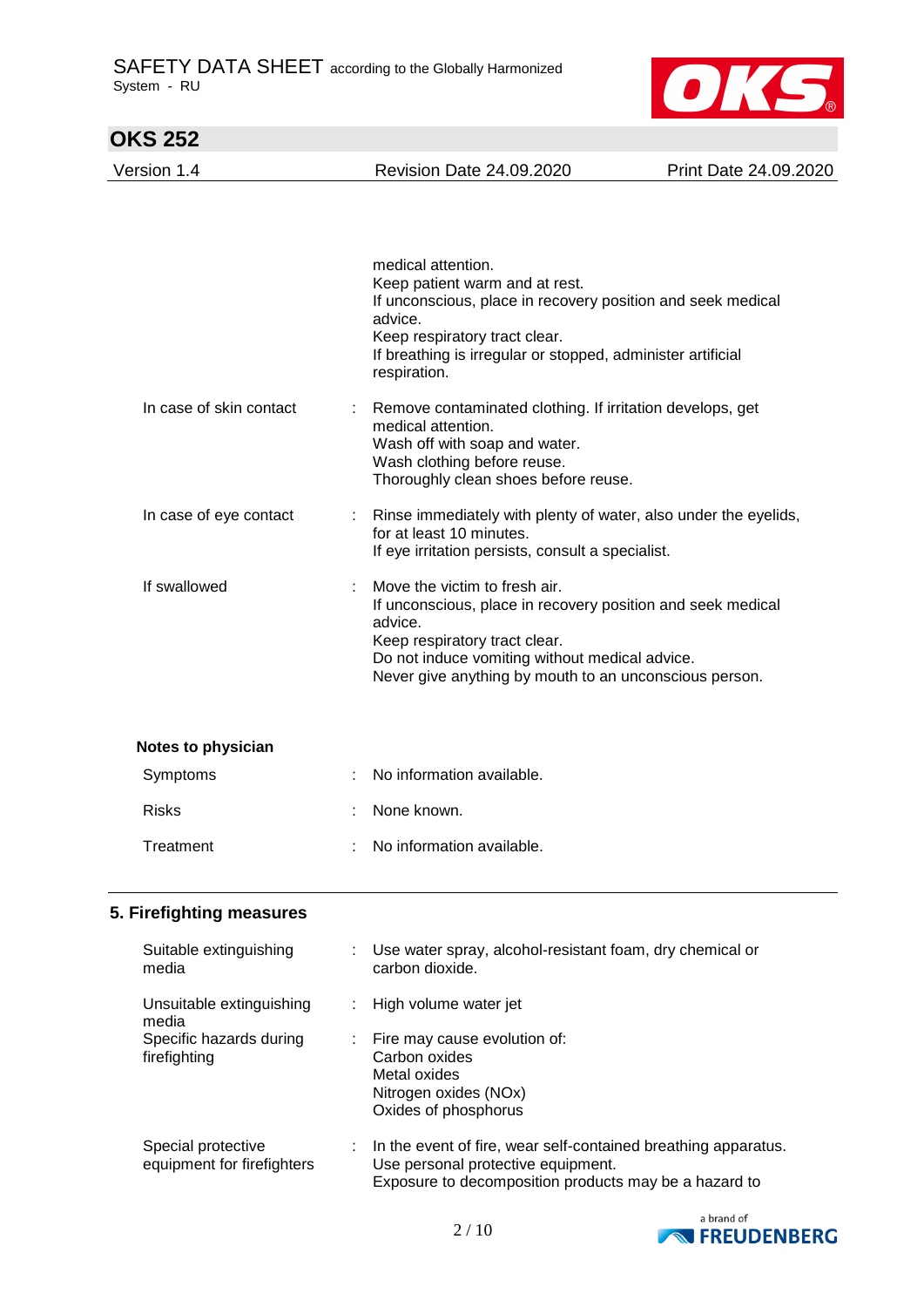

| <b>OKS 252</b>                 |   |                                                                                                                                                                                                                                                                               |                       |
|--------------------------------|---|-------------------------------------------------------------------------------------------------------------------------------------------------------------------------------------------------------------------------------------------------------------------------------|-----------------------|
| Version 1.4                    |   | <b>Revision Date 24.09.2020</b>                                                                                                                                                                                                                                               | Print Date 24.09.2020 |
|                                |   |                                                                                                                                                                                                                                                                               |                       |
|                                |   | health.                                                                                                                                                                                                                                                                       |                       |
| Further information            |   | Standard procedure for chemical fires.                                                                                                                                                                                                                                        |                       |
| 6. Accidental release measures |   |                                                                                                                                                                                                                                                                               |                       |
| Personal precautions           |   | Evacuate personnel to safe areas.<br>Use the indicated respiratory protection if the occupational<br>exposure limit is exceeded and/or in case of product release<br>(dust).<br>Do not breathe vapours, aerosols.<br>Refer to protective measures listed in sections 7 and 8. |                       |
| Environmental precautions      | ÷ | Do not allow contact with soil, surface or ground water.<br>If the product contaminates rivers and lakes or drains inform<br>respective authorities.                                                                                                                          |                       |
| Methods for cleaning up        |   | Clean up promptly by sweeping or vacuum.<br>Keep in suitable, closed containers for disposal.                                                                                                                                                                                 |                       |

### **7. Handling and storage**

| Advice on safe handling                          | : Avoid contact with skin and eyes.<br>For personal protection see section 8.<br>Smoking, eating and drinking should be prohibited in the<br>application area.<br>Wash hands and face before breaks and immediately after<br>handling the product.<br>Do not ingest.<br>Do not repack.<br>These safety instructions also apply to empty packaging which<br>may still contain product residues.<br>Keep container closed when not in use. |
|--------------------------------------------------|------------------------------------------------------------------------------------------------------------------------------------------------------------------------------------------------------------------------------------------------------------------------------------------------------------------------------------------------------------------------------------------------------------------------------------------|
| <b>Storage</b>                                   |                                                                                                                                                                                                                                                                                                                                                                                                                                          |
| Requirements for storage<br>areas and containers | : Store in original container.<br>Keep container closed when not in use.<br>Keep in a dry, cool and well-ventilated place.<br>Containers which are opened must be carefully resealed and<br>kept upright to prevent leakage.                                                                                                                                                                                                             |



Keep in properly labelled containers.

Store in accordance with the particular national regulations.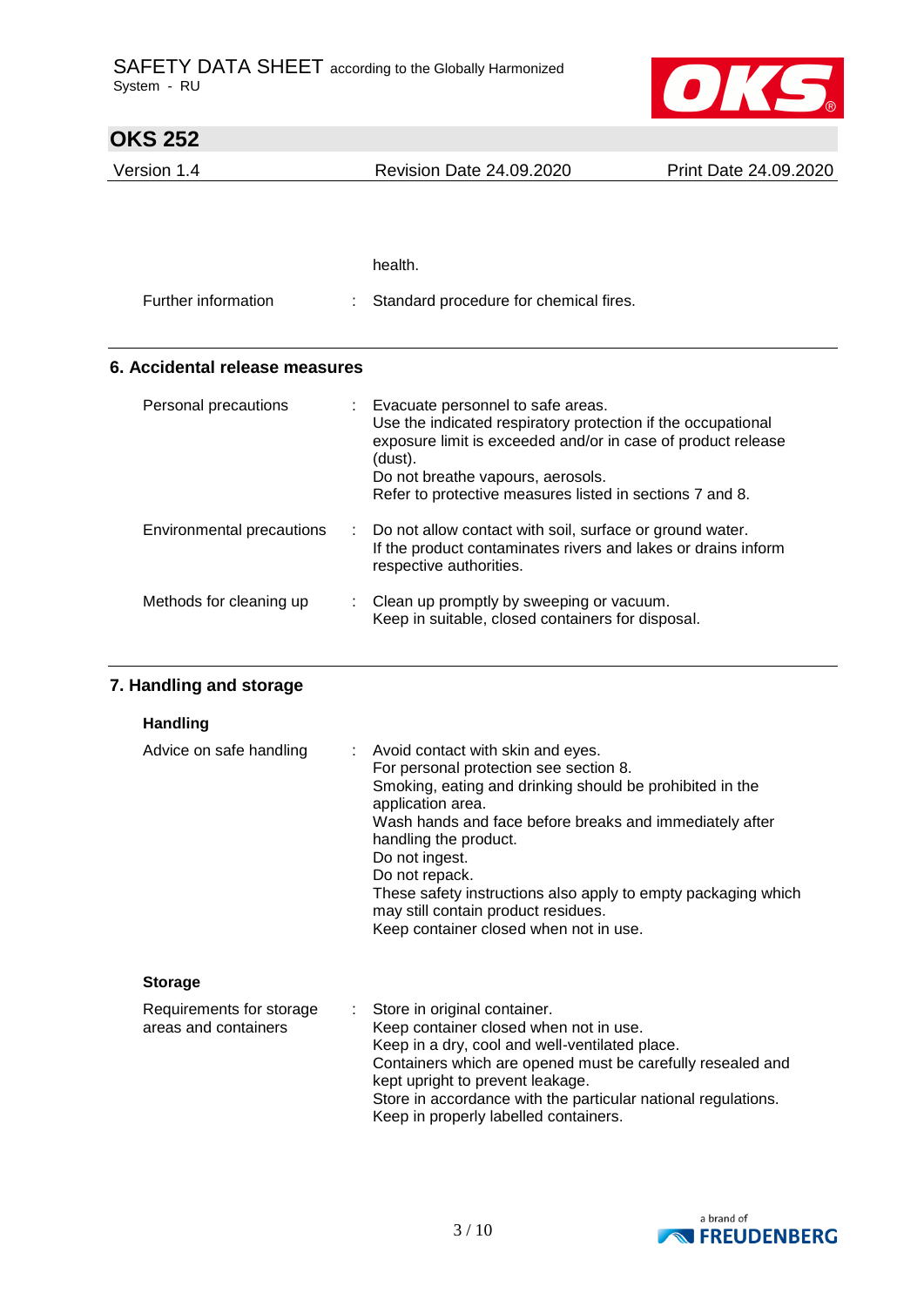

Version 1.4 Revision Date 24.09.2020 Print Date 24.09.2020

### **8. Exposure controls/personal protection**

### **Components with workplace control parameters**

| Components                       | CAS-No.   | Value               | Control<br>parameters | Update     | <b>Basis</b>  |
|----------------------------------|-----------|---------------------|-----------------------|------------|---------------|
| <b>SODIUM</b><br><b>BENZOATE</b> | 532-32-1  | MPC-<br><b>STEL</b> | $5 \,\mathrm{mg/m}$   | 2018-04-23 | <b>RU OEL</b> |
| calcium<br>distearate            | 1592-23-0 | MPC-<br><b>STEL</b> | 10 mg/m $3$           | 2018-04-23 | RU OEL        |

#### **Engineering measures**

none

| Personal protective equipment |                                                                                                                                                                                                                                                                                                                           |
|-------------------------------|---------------------------------------------------------------------------------------------------------------------------------------------------------------------------------------------------------------------------------------------------------------------------------------------------------------------------|
| Respiratory protection        | : Not required; except in case of aerosol formation.<br>Filter type P                                                                                                                                                                                                                                                     |
| Hand protection               | Nitrile rubber<br>Manufacturer, importer, supplier: Class 1<br>Break through time: > 10 min<br>For prolonged or repeated contact use protective gloves.<br>The break through time depends amongst other things on the<br>material, the thickness and the type of glove and therefore has<br>to be measured for each case. |
| Eye protection                | Tightly fitting safety goggles                                                                                                                                                                                                                                                                                            |
| Hygiene measures              | Wash face, hands and any exposed skin thoroughly after<br>handling.                                                                                                                                                                                                                                                       |
| Protective measures           | The type of protective equipment must be selected according<br>to the concentration and amount of the dangerous substance<br>at the specific workplace.<br>Choose body protection in relation to its type, to the<br>concentration and amount of dangerous substances, and to the<br>specific work-place.                 |

### **9. Physical and chemical properties**

#### **Appearance**

Form : paste

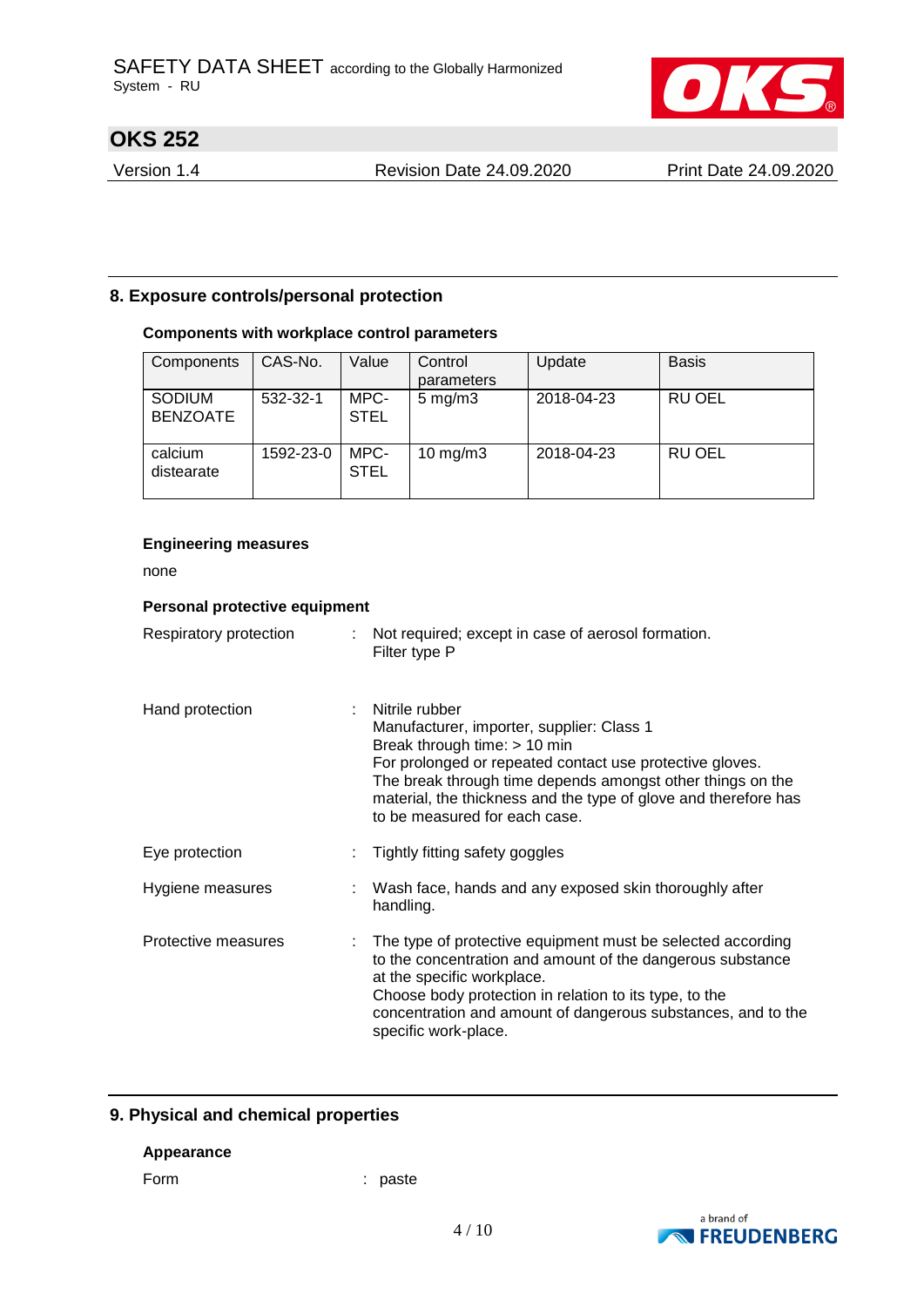

Version 1.4 Revision Date 24.09.2020 Print Date 24.09.2020

| Colour                                        | grey                                  |
|-----------------------------------------------|---------------------------------------|
| Odour                                         | characteristic                        |
| Safety data                                   |                                       |
| Flash point                                   | ÷<br>Note: Not applicable             |
| Ignition temperature                          | Remarks: No data available<br>÷       |
| Lower explosion limit                         | Note: No data available<br>÷          |
| Upper explosion limit                         | Note: No data available               |
| Flammability (solid, gas)                     | <b>Combustible Solids</b>             |
| Oxidizing properties                          | Note: No data available               |
| Auto-ignition temperature                     | Note: No data available               |
| pH                                            | Note: No data available               |
| Melting point/range                           | Note: No data available               |
| Boiling point/boiling range                   | Note: No data available               |
| Sublimation point                             | Note: No data available               |
| Vapour pressure                               | $< 0,001$ hPa<br>at $20 °C$           |
| Density                                       | 1,58 g/cm3<br>÷.<br>at 20 $\degree$ C |
| <b>Bulk density</b>                           | Note: No data available               |
| Water solubility                              | Note: insoluble                       |
| Partition coefficient: n-                     | : Note: No data available             |
| octanol/water<br>Solubility in other solvents | Note: No data available               |
| Viscosity, dynamic                            | Note: No data available               |
| Viscosity, kinematic                          | Note: No data available               |
| Relative vapour density                       | Note: No data available               |
| Evaporation rate                              | Note: No data available               |

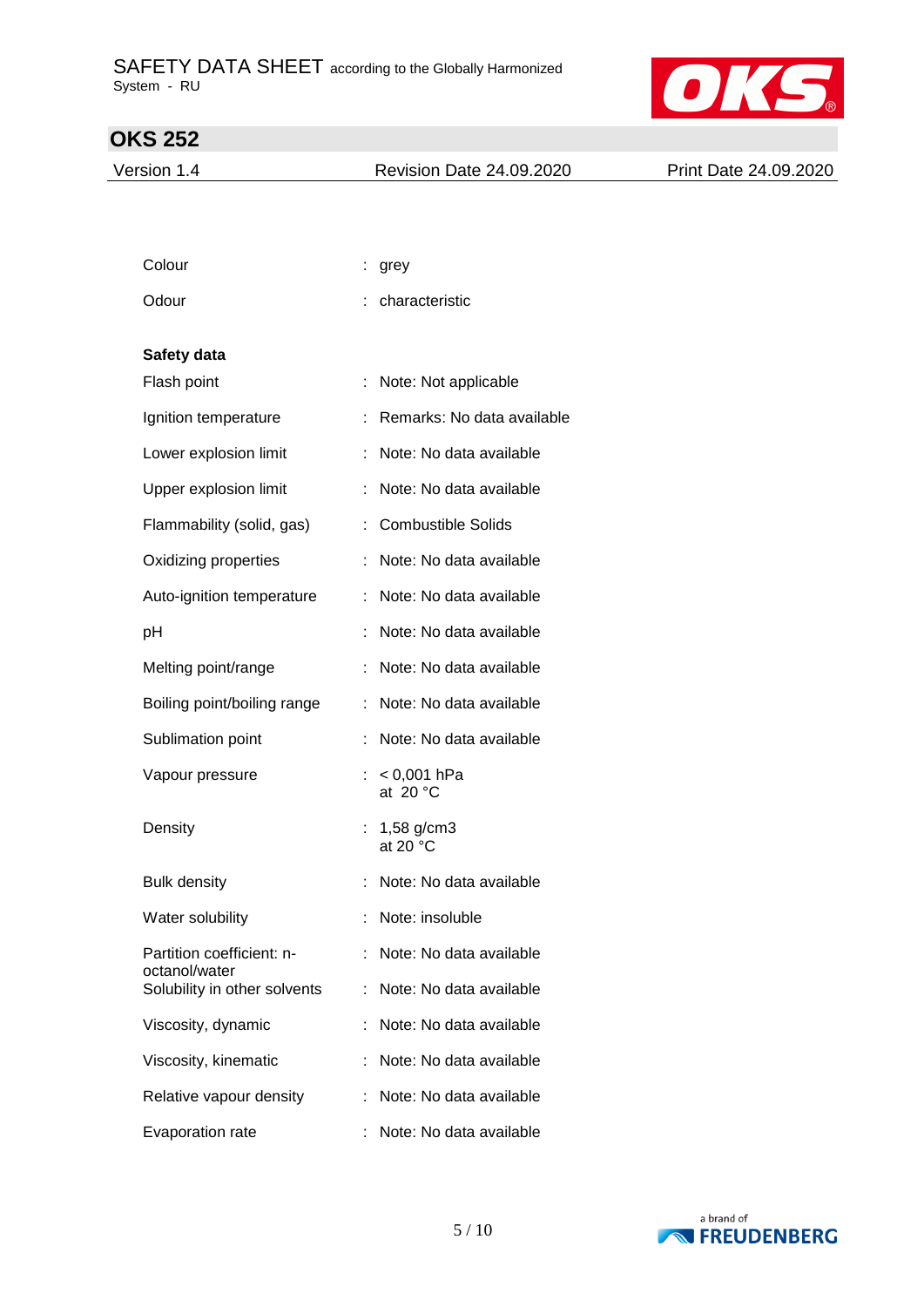

Version 1.4 Revision Date 24.09.2020 Print Date 24.09.2020

#### **10. Stability and reactivity**

| Conditions to avoid                                          | : No conditions to be specially mentioned.            |
|--------------------------------------------------------------|-------------------------------------------------------|
| Materials to avoid                                           | : No materials to be especially mentioned.            |
| Hazardous decomposition<br>products<br>Thermal decomposition | : No decomposition if stored and applied as directed. |
|                                                              | : Note: No data available                             |

### **11. TOXICOLOGICAL INFORMATION**

#### **Acute toxicity**

| Acute oral toxicity<br>SODIUM BENZOATE   |  | : LD50: $3.450 \text{ mg/kg}$<br>Species: Rat                                    |
|------------------------------------------|--|----------------------------------------------------------------------------------|
| calcium distearate                       |  | : LD50: 5.000 mg/kg<br>Species: Rat                                              |
| Acute inhalation toxicity                |  | : Remarks: This information is not available.                                    |
| Acute dermal toxicity                    |  | Remarks: This information is not available.                                      |
| <b>Skin corrosion/irritation</b>         |  |                                                                                  |
| Skin irritation                          |  | : Remarks: This information is not available.                                    |
| Serious eye damage/eye irritation        |  |                                                                                  |
| Eye irritation                           |  | : Remarks: This information is not available.                                    |
| <b>Respiratory or skin sensitisation</b> |  |                                                                                  |
| Sensitisation                            |  | : Remarks: This information is not available.                                    |
| <b>Germ cell mutagenicity</b>            |  |                                                                                  |
| Genotoxicity in vitro                    |  | : Remarks: No data available                                                     |
| Genotoxicity in vivo                     |  | : Remarks: No data available                                                     |
| <b>Germ cell mutagenicity</b><br>Remarks |  |                                                                                  |
| <b>SODIUM BENZOATE</b>                   |  | Tests on bacterial or mammalian cell cultures did not show<br>mutagenic effects. |

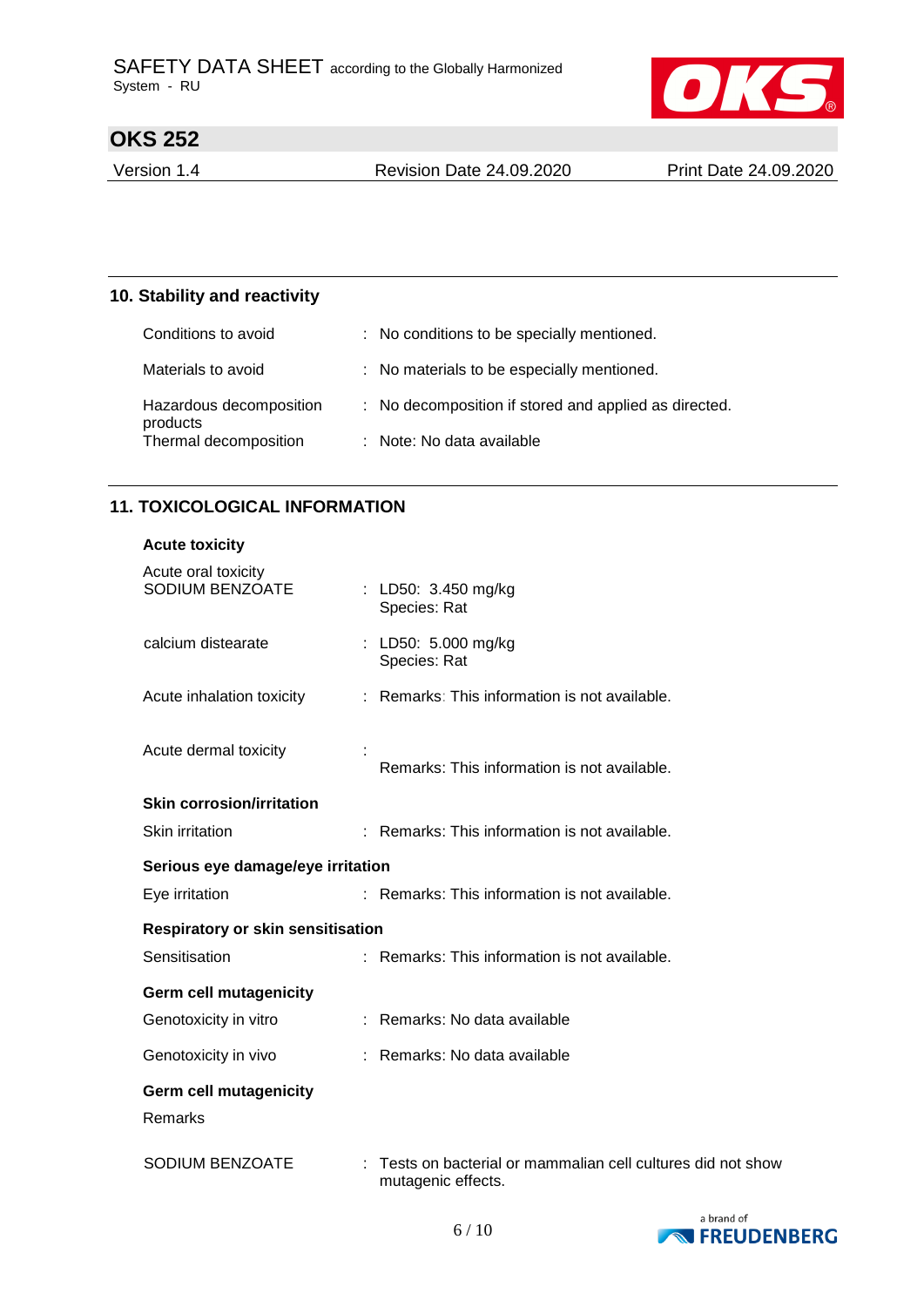

| Version 1.4                                               | <b>Revision Date 24.09.2020</b>                                                                                | Print Date 24.09.2020 |
|-----------------------------------------------------------|----------------------------------------------------------------------------------------------------------------|-----------------------|
|                                                           |                                                                                                                |                       |
|                                                           |                                                                                                                |                       |
|                                                           |                                                                                                                |                       |
| calcium distearate                                        | : Tests on bacterial or mammalian cell cultures did not show<br>mutagenic effects.                             |                       |
| Carcinogenicity                                           |                                                                                                                |                       |
| Remarks                                                   |                                                                                                                |                       |
| SODIUM BENZOATE                                           | : No evidence of carcinogenicity in animal studies.                                                            |                       |
| calcium distearate                                        | : No evidence of carcinogenicity in animal studies.                                                            |                       |
| <b>Teratogenicity</b>                                     |                                                                                                                |                       |
| Remarks                                                   |                                                                                                                |                       |
| <b>Teratogenicity</b>                                     |                                                                                                                |                       |
| SODIUM BENZOATE                                           | : No effects on or via lactation<br>No toxicity to reproduction                                                |                       |
| calcium distearate                                        | : No effects on or via lactation                                                                               |                       |
|                                                           | No toxicity to reproduction                                                                                    |                       |
| Target Organ Systemic Toxicant - Single exposure          |                                                                                                                |                       |
| calcium distearate                                        | : Remarks: The substance or mixture is not classified as                                                       |                       |
|                                                           | specific target organ toxicant, single exposure.                                                               |                       |
| <b>Target Organ Systemic Toxicant - Repeated exposure</b> |                                                                                                                |                       |
|                                                           | : This information is not available.                                                                           |                       |
| <b>Target Organ Systemic Toxicant - Repeated exposure</b> |                                                                                                                |                       |
| calcium distearate                                        |                                                                                                                |                       |
|                                                           | : Remarks: The substance or mixture is not classified as<br>specific target organ toxicant, repeated exposure. |                       |
| <b>Aspiration hazard</b>                                  |                                                                                                                |                       |
| Aspiration toxicity                                       | This information is not available.                                                                             |                       |
|                                                           |                                                                                                                |                       |
| Further information                                       | Information given is based on data on the components and<br>the toxicology of similar products.                |                       |
|                                                           |                                                                                                                |                       |

### **12. Ecological information**

#### **Ecotoxicity effects**

Toxicity to fish the state of the state of the state  $\mathbf{r}$ :

Remarks: Harmful to aquatic organisms.

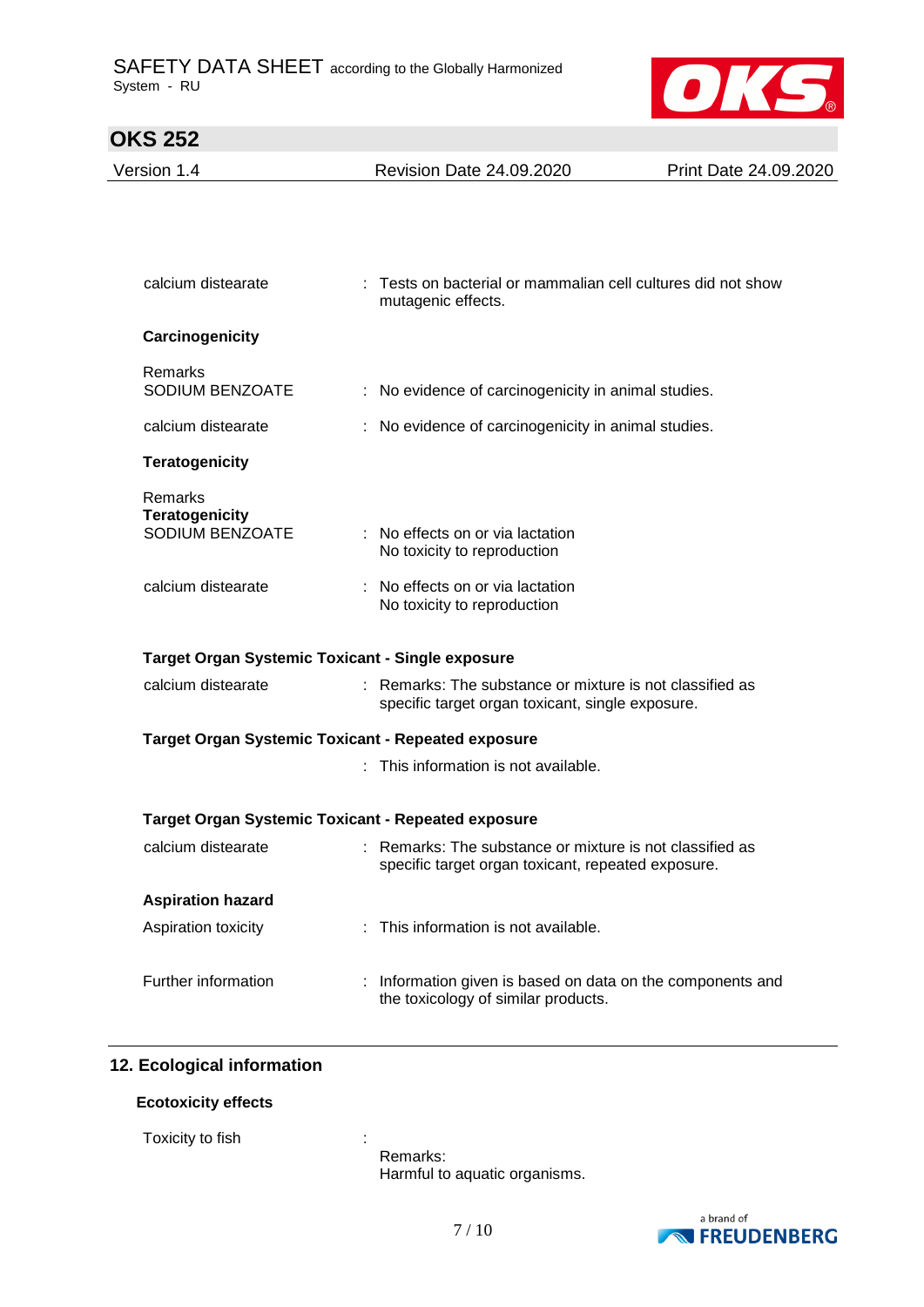

| Version 1.4                                             | <b>Revision Date 24.09.2020</b>                                                                                                                                                                                              | Print Date 24.09.2020 |  |
|---------------------------------------------------------|------------------------------------------------------------------------------------------------------------------------------------------------------------------------------------------------------------------------------|-----------------------|--|
|                                                         |                                                                                                                                                                                                                              |                       |  |
| Toxicity to daphnia and other<br>aquatic invertebrates  | : Remarks:<br>No data available                                                                                                                                                                                              |                       |  |
| Toxicity to algae                                       | $:$ Remarks:<br>No data available                                                                                                                                                                                            |                       |  |
| Toxicity to bacteria                                    | : Remarks:<br>No data available                                                                                                                                                                                              |                       |  |
| Elimination information (persistence and degradability) |                                                                                                                                                                                                                              |                       |  |
| Bioaccumulation                                         | : Remarks:<br>This mixture contains no substance considered to be<br>persistent, bioaccumulating and toxic (PBT).<br>This mixture contains no substance considered to be very<br>persistent and very bioaccumulating (vPvB). |                       |  |
| Mobility                                                | Remarks:<br>No data available                                                                                                                                                                                                |                       |  |
| Distribution among<br>environmental compartments        | $:$ Remarks:<br>No data available                                                                                                                                                                                            |                       |  |
| Biodegradability                                        | $:$ Remarks:<br>No data available                                                                                                                                                                                            |                       |  |
| Physico-chemical<br>removability                        | Remarks:<br>No data available                                                                                                                                                                                                |                       |  |
| Further information on ecology                          |                                                                                                                                                                                                                              |                       |  |
| Results of PBT assessment<br>SODIUM BENZOATE            | Non-classified PBT substance, Non-classified vPvB substance<br>÷                                                                                                                                                             |                       |  |
| calcium distearate                                      | Non-classified vPvB substance, Non-classified PBT substance                                                                                                                                                                  |                       |  |
| Additional ecological<br>information                    | No information on ecology is available.                                                                                                                                                                                      |                       |  |

#### **13. Disposal considerations**

Product : The product should not be allowed to enter drains, water courses or the soil.

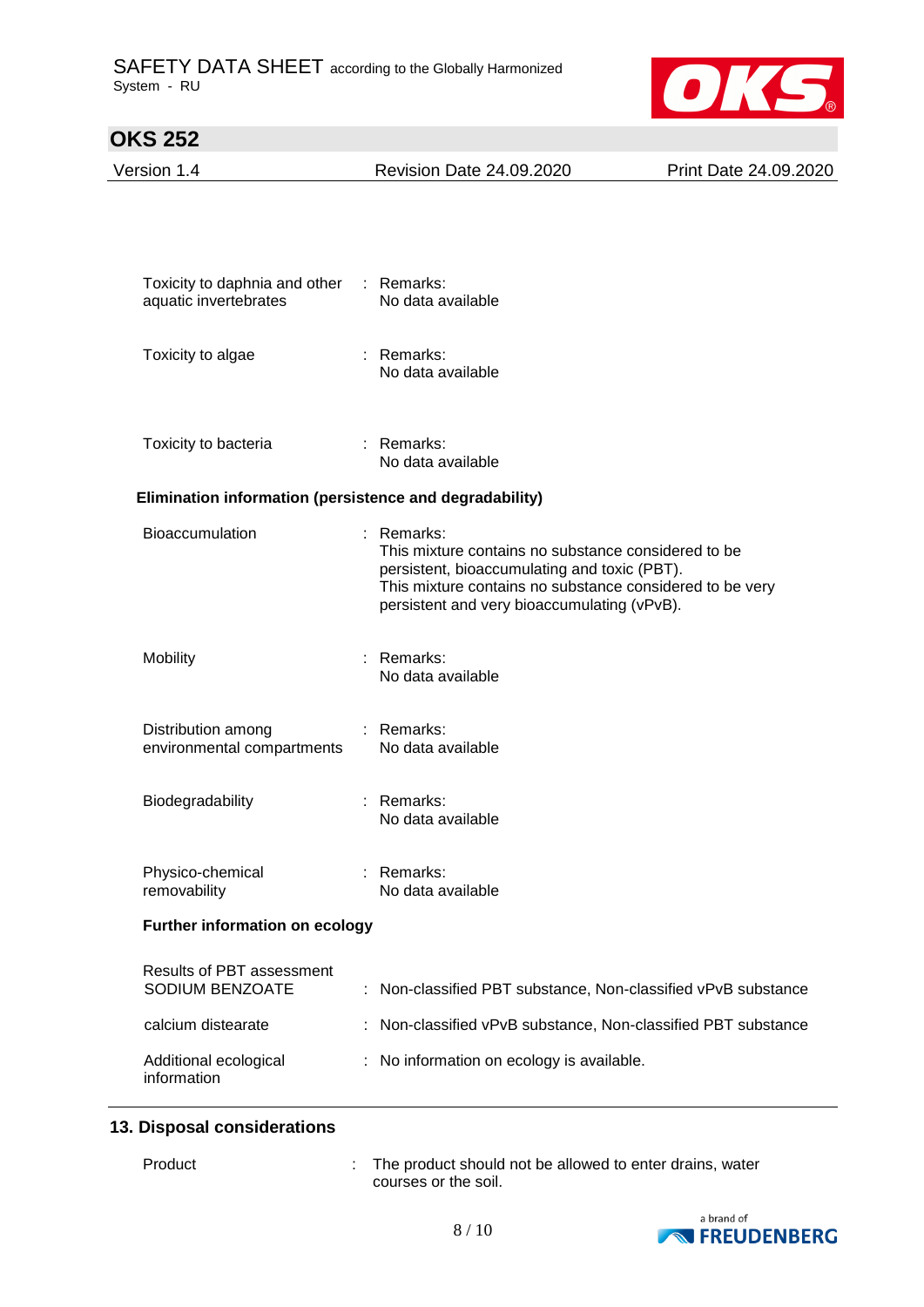

| Version 1.4 | <b>Revision Date 24.09.2020</b> | Print Date 24.09.2020 |
|-------------|---------------------------------|-----------------------|
|             |                                 |                       |

|                        | Do not dispose of with domestic refuse.<br>Dispose of as hazardous waste in compliance with local and<br>national regulations.                                         |
|------------------------|------------------------------------------------------------------------------------------------------------------------------------------------------------------------|
| Contaminated packaging | Packaging that is not properly emptied must be disposed of as<br>the unused product.<br>Dispose of waste product or used containers according to local<br>regulations. |

### **14. Transport information**

#### **ADR**

Not dangerous goods

### **IATA**

Not dangerous goods

### **IMDG**

Not dangerous goods

Other information : No special precautions required.

### **15. Regulatory information**

#### **16. Other information**

#### **Further information**

The information provided in this Safety Data Sheet is correct to the best of our knowledge, information and belief at the date of its publication. The information given is designed only as a guidance for safe handling, use, processing, storage, transportation, disposal and release and is not to be considered a warranty or quality specification. The information relates only to the specific material designated and may not be valid for such material used in combination with any other materials or in any process, unless specified in the text.

This safety data sheet applies only to products as originally packed and labelled. The information contained therein may not be reproduced or modified without our express written permission. Any forwarding of this document is only permitted to the extent required by law. Any further, in particular public, dissemination of the safety data sheet (e.g. as a document for download from the Internet) is not permitted without our express written consent. We provide our customers with amended safety data sheets as prescribed by law. The customer is responsible for passing on safety data sheets and any amendments contained therein to its own customers, employees and